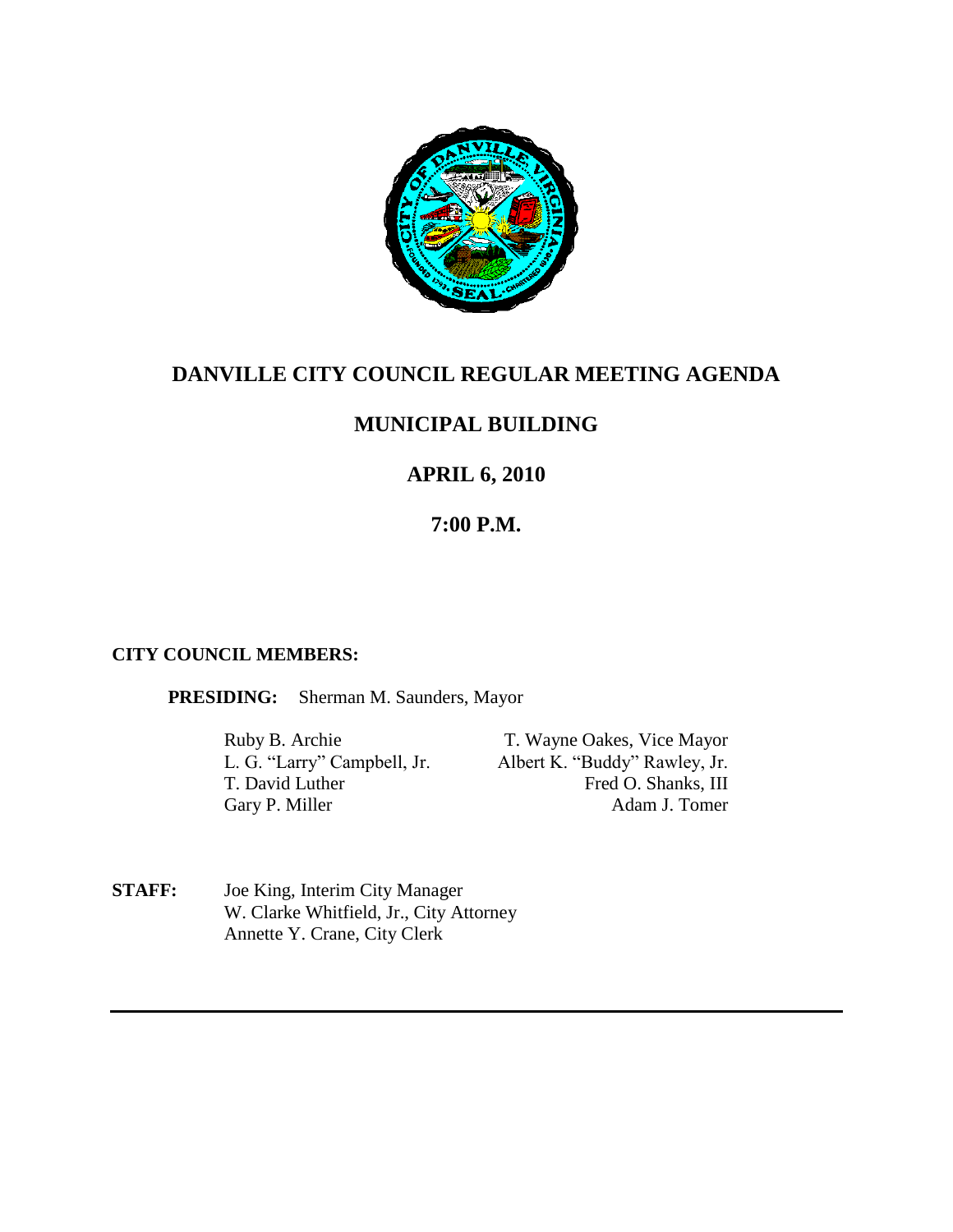## **I. MEETING CALLED TO ORDER**

## **II. ROLL CALL**

**III. INVOCATION** – Council Member Albert K. "Buddy" Rawley, Jr.

## **IV. PLEDGE OF ALLEGIANCE TO THE FLAG**

### **V. ANNOUNCEMENTS AND SPECIAL RECOGNITION**

Comments by Eric Deaton, Chief Executive Officer, Danville Regional Medical Center

### **VI. COMMUNICATIONS FROM VISITORS**

*Citizens who desire to speak on matters not listed on the Agenda will be heard at this time. Citizens who desire to speak on Agenda Items will be heard when the Agenda Item is considered.*

### **VII. OLD BUSINESS**

- A. Consideration of Approval of Minutes for the Regular Council Meeting Held on March 16, 2010.
- B. Consideration of Amending the Fiscal Year 2010 Budget Appropriation Ordinance to Provide for a State Department of Aviation Grant for Promotion Activities for the Danville Regional Airport. Council Letter Number 38-10

Ordinance Amending the Fiscal Year 2010 Budget Appropriation Ordinance to Provide for a State Aviation Grant for the Purpose of Providing Funding to Promote General Aviation Activities and the Danville Regional Airport in the Amount of \$10,000 and for the Local Share in the Amount of \$10,000 to be Provided by the General Fund Support of Grants for a Total Appropriation of \$20,000 and Appropriating Same. **FINAL ADOPTION**